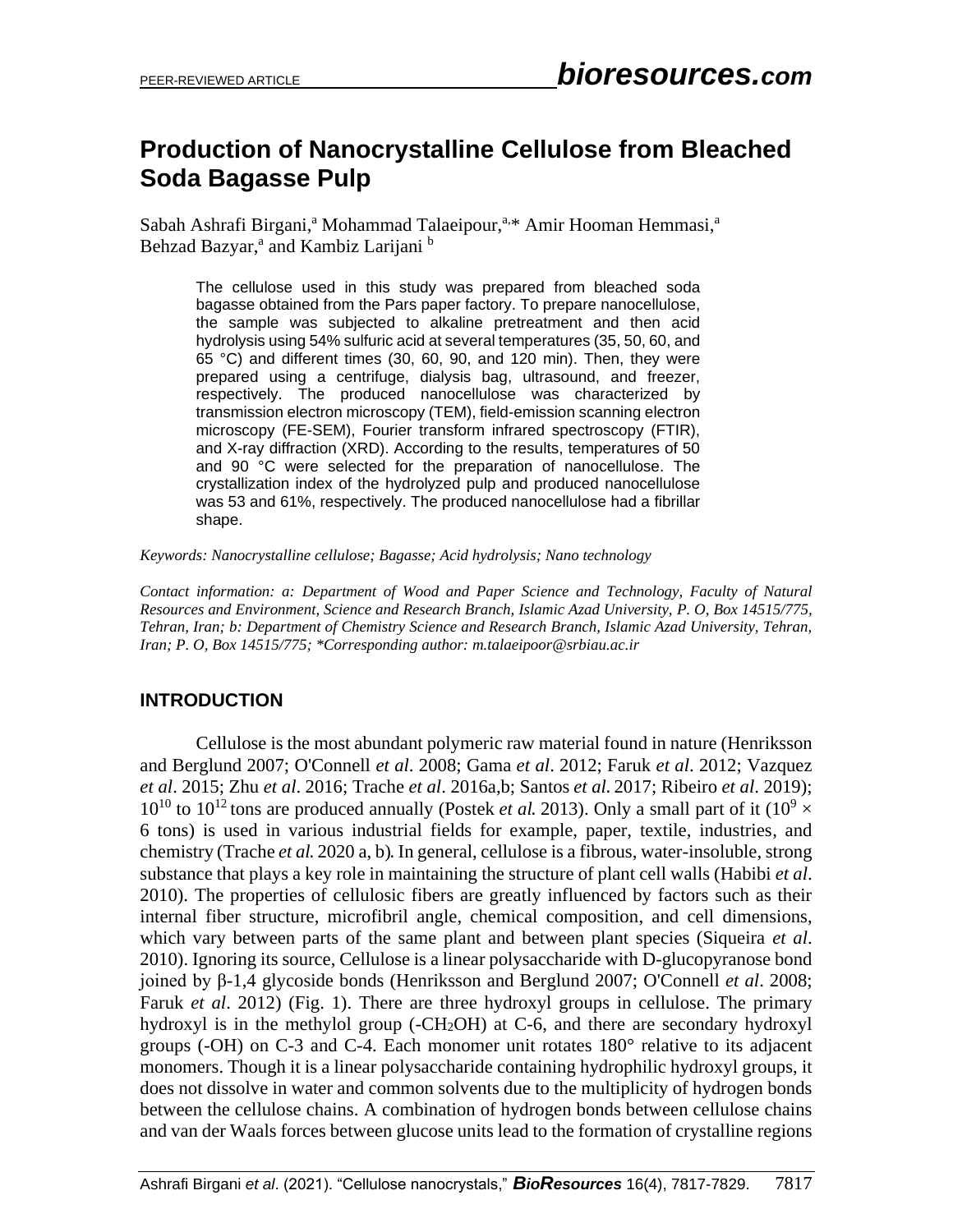in cellulose (O'Connell *et al*. 2008). The cell wall of wood cells is formed by the accumulation of cellulose, lignin, and hemicellulose. Cellulose fibers bind to each other with the help of lignin, and hemicellulose acts as a binder between cellulose and lignin. The number of hydrogen bonds plays an important role in the formation of cellulose and cellulose fibers.



**Fig. 1.** The structure of cellulose

Cellulose structure is composed of two parts: crystalline and amorphous. The amorphous region is the most susceptible for an acid or enzyme hydrolysis (Dufresne 2013; Kargarzadeh *et al*. 2017; Tarchoun *et al*. 2019a, b, c; Ribeiro *et al*. 2019). Cellulose can be obtained from a variety of sources, such as wood, herbaceous plants, grass, agricultural products and by-products, animal sources, algae, and bacteria (Trache *et al*. 2017; Nandi and Guha 2018; Kumar *et al*. 2020). Cellulose is a natural, biodegradable, environmentally friendly, and renewable material that has different physical, chemical, optical, magnetic, and biological properties due to its constituent raw materials (Jin *et al*. 2014; He *et al*. 2019). Cellulose crystals, nanocrystals, viscose, nanofibrils, and nanofibers have been produced (Siro and Plackett 2010). The properties of nanocelluloses including surface-to-volume ratio (high specific surface area), high modulus and tensile strength, low thermal expansion weakness, high hydrogen bonding capacity, biodegradability, high specific surface area, high rigidity, and non-toxicity (Siro and Placket 2010; Habibi *et al*. 2010; Moon *et al*. 2011; Klemm *et al*. 2011; lavoine 2012; Zhou *et al*. 2014; Salimi *et al*. 2019 ) have made this unique nanomaterial useful for research (Foster *et al*. 2018; Salimi *et al*. 2019). This provides the basis for its entry into more advanced applications (Yassin *et al*. 2019). In general, nanocellulose is classified into two main groups: nanofibers (bacterial cellulose, cellulose nanofibrils and cellulose nanocrystals) and nanostructured materials (including nanofibrillated cellulose and microfibrillated cellulose) (Trache *et al*. 2017; Hussin e*t al*. 2019; Pennells *et al*. 2020). Different forms of nanocelluloses can be prepared using different methods and from various cellulosic sources (Phanthong *et al*. 2018; Pires *et al*. 2019; Salimi e*t al*. 2019). Characteristics of each nanocellulose class such as size and morphology depend on the processing conditions, the isolation, and cellulose origin. (Li *et al*. 2018; Vilarinho *et al*. 2018; Pires *et al*. 2019; Köse *et al*. 2020). The preparation of nanocellulose usually requires two steps (Trache *et al.* 2017; Nandi and Guha 2018; Xie *et al.* 2018)*.* In the first stage, the extracted materials (monomers, dimers, and lipid polymers, sugars, tannins, resins, flavonoids, terpenoids, terpenes, waxes, fatty acids, *etc*.), hemicelluloses, and lignin are partially or completely eliminated from the source by special pretreatment methods (Taipina 2012; Kargarzadeh *et al*. 2017). Second, the removal of amorphous regions of crude cellulose results in production of cellulose nanocrystal (CNC) (Dufresne 2013). After the second step, other treatments, such as solvent removal, neutralization, washing, purification, centrifugation, ultrasound, dialysis, stabilization, and drying (freezing and spray drying) can be performed (Lavoine *et al*. 2012; Taipina 2012; Trache *et al*. 2020). The most common process for producing nanocrystals uses strong acids such as hydrochloric acid, which produce highly crystalline nanoparticles (Klemm *et al*. 2018). An example of nanocellulose production from hardwood is shown in Fig. 2.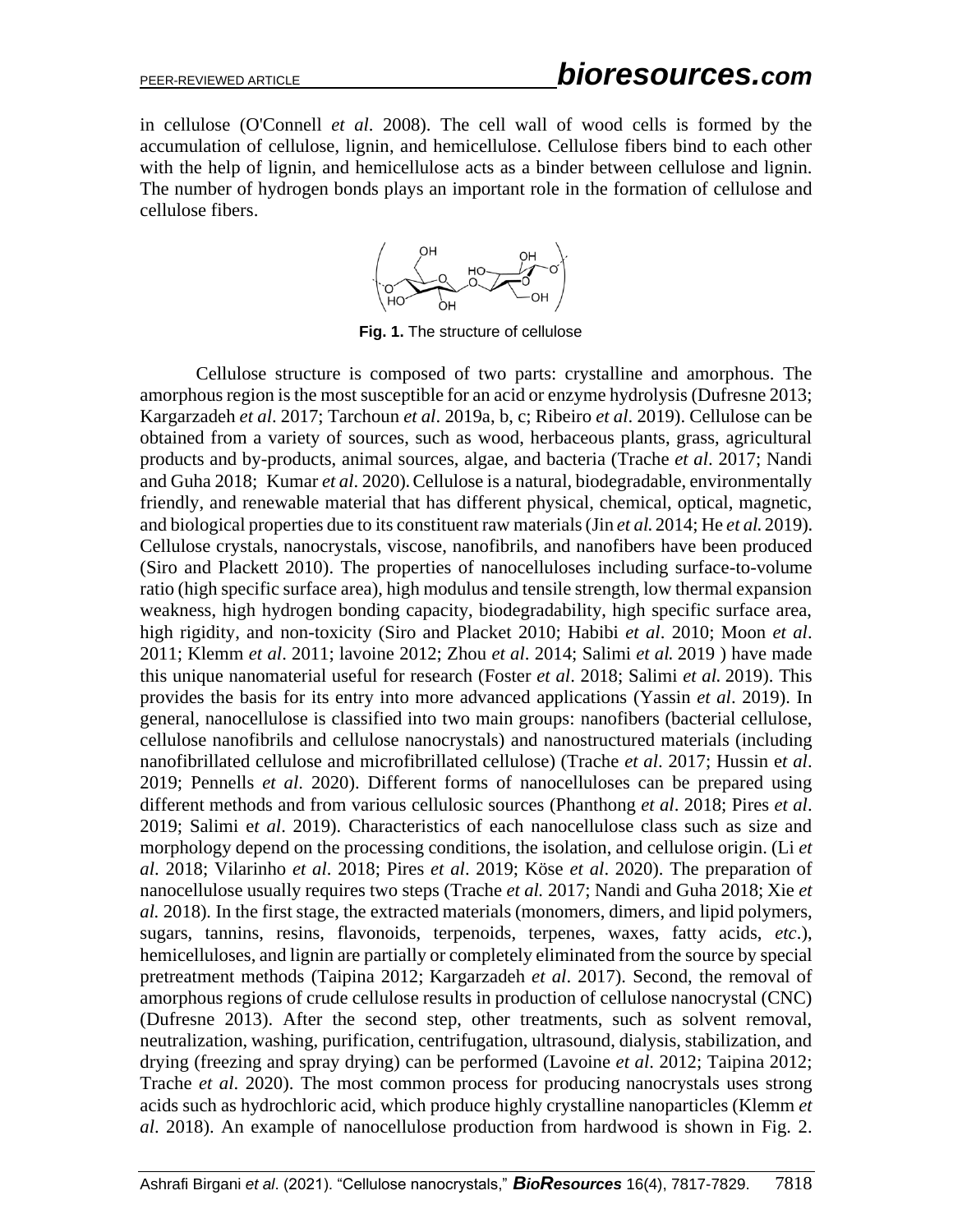Although production of nanocellulose from various natural sources has been extensively studied, the use of the bleached soda bagasse pulp as a source of natural fiber has not been investigated fully. Bagasse is a by-product of the sugarcane factories. Sugarcane bagasse contains about 40 to 50% cellulose in its composition, much of which is in the crystalline structure (Wulandari *et al*. 2016). Due to its characteristics such as availability, low lignin content, and low cost, it is a promising raw material for extraction and production of nanocellulose. This study extracted CNC from bleached soda bagasse pulp using alkaline pretreatment followed by acid hydrolysis (H2SO4).



**Fig. 2.** An example of CNC production steps from hardwood (Lin *et al.* 2019)

## **EXPERIMENTAL**

#### **Materials**

Bleached soda bagasse pulp was prepared from the Pars Company. Chemicals such as potassium hydroxide, acetic acid, sodium hydroxide, and sulfuric acid were purchased from Merck (Darmstadt, Germany). The sample was subjected to alkaline hydrolysis and acid hydrolysis, followed by the other treatments including solvent removal, washing, purification, filtration, centrifugation, dialysis, sonication, and freeze-drying.

#### **Alkaline Hydrolysis (Production of Alpha Cellulose)**

For removing pigments and producing alpha cellulose, 20 g of the bleached soda bagasse pulp was mixed with 8% caustic soda in a ratio of 20: 1 (relative to dry weight to acid) by a constant mixer for 90 min at 30 °C. The pulp was drained and washed with 100 mL of 2% potassium hydroxide, 200 mL of hot distilled water, 200 mL of acetic acid, and 2000 mL of cold distilled water.

## **Preparation of Nanocellulose**

Alpha cellulose produced using 54% sulfuric acid was hydrolyzed at a 13:1 ratio. Cellulose hydrolysis was performed at several temperatures  $(35, 50, \text{ and } 65 \degree C)$  and times (30, 60, 90, and 120 min). The reaction was stopped by adding 10 times distilled water (250 mL) to the solution. The suspension was centrifuged at 6500 rpm for 30 min and then placed in a dialysis bag for one week to neutralize and reach a pH level of 5. Neutral suspension was exposed to ultrasound for 10 min to produce homogeneous nanocellulose, which was then freeze-dried.

## **Scanning Electron Microscope (FE-SEM)**

A TESCSN VEGAII model (Czech Republic) was operated with a voltage of 15 kW. For this purpose, a sample of carrier powders was placed on a carbon plate and was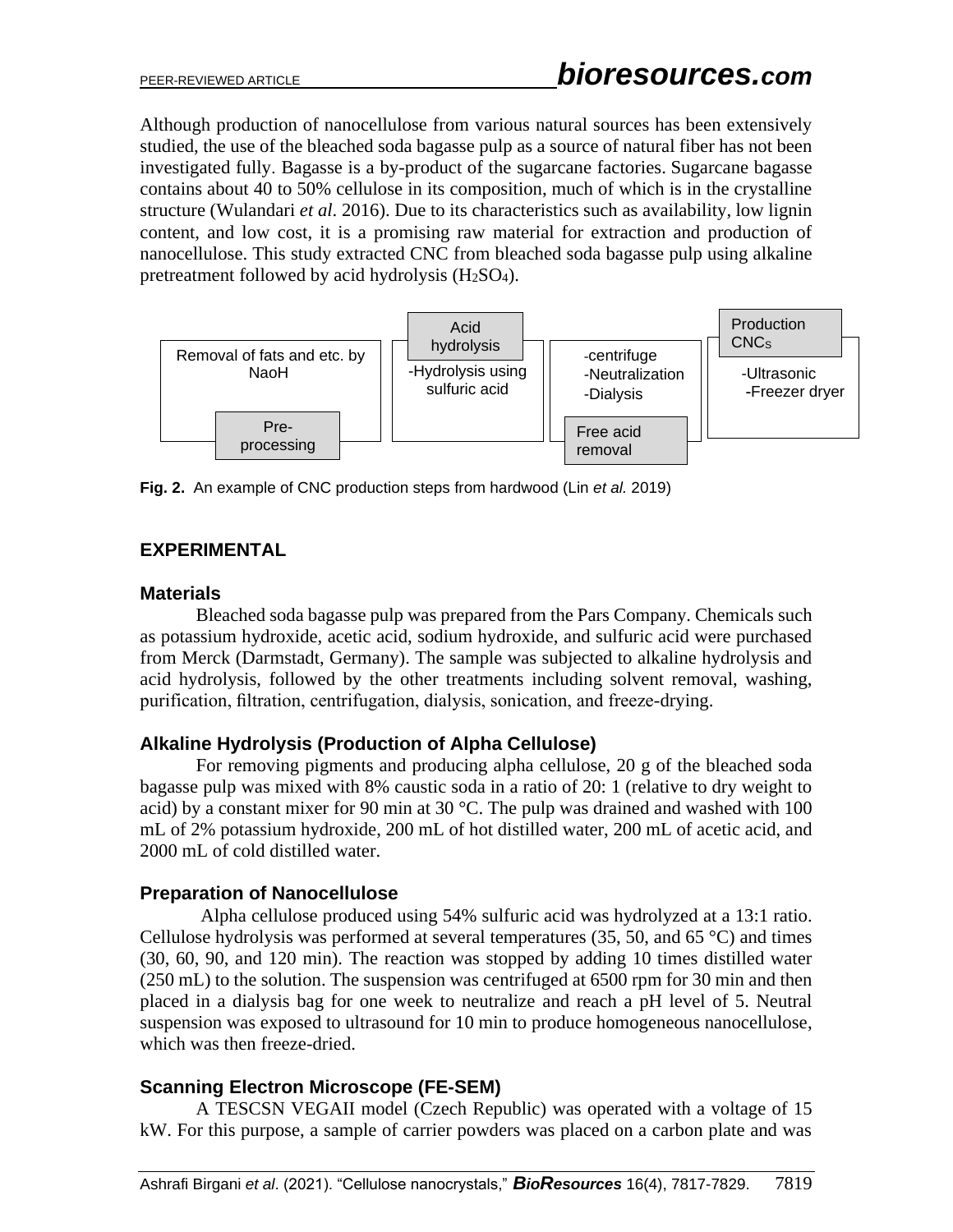coated with gold with a thickness of 2 to 3 nm for 4 min.

### **Transmission Electron Microscope (TEM)**

The dimensions of nanocelluloses were measured on a Zeiss-EM10C-100 KV TEM (Germany) with a voltage of 100 KW. For preparing the sample, the nanocellulose suspension was mildly ultrasonicated in a water bath for 10 min, and 1 mL of the solution was dropped on a grid. After a few min, the sample was ready for imaging.

### **Fourier Transform Infrared (FT-IR) Spectroscopy and Identification of Functional Groups**

The FTIR analysis was performed using a Perkin Elmer RXI spectrometer (USA) at room temperature. The freeze-dried samples were mixed with KBr (Ratio 1 to 1000 mg) and pressed into tablets. The sample was scanned in a spectral range of  $400$  to  $4000 \text{ cm}^{-1}$ .

### **X-Ray Diffraction (XRD) Spectroscopy**

X-ray diffraction patterns were recorded by Philips MPD X-ray generator (Netherlands) at 40 kV and 30 mA with X-ray radiation of  $\lambda = 1/54056$  in the 2 $\theta$  range of 5 to 50° with a scan step of 0.05°. The crystallinity index (CrI) was determined by the peakheight method (Segal *et al*. 1959) using Eq. 1,

$$
Crl = [(I002-Iamo)/I002] \times 100
$$
\n(1)

where  $I_{002}$  is the maximum diffraction intensity corresponding to  $2\theta$  (about 22) related to crystalline regions, and *I*am is the minimum diffraction intensity at *2θ* (about 18) related to amorphous region.

## **RESULTS AND DISCUSSION**

#### **Stability of the Suspension**

The samples were studied for stability of the prepared suspensions. As shown in Fig. 3, all treatments were precipitated at 35 °C. One of the treatments was precipitated at 50  $\degree$ C (30 min) after 5 min, indicating that these suspensions were in micro dimensions, while other suspensions remained stable until the end of the first week of the test.



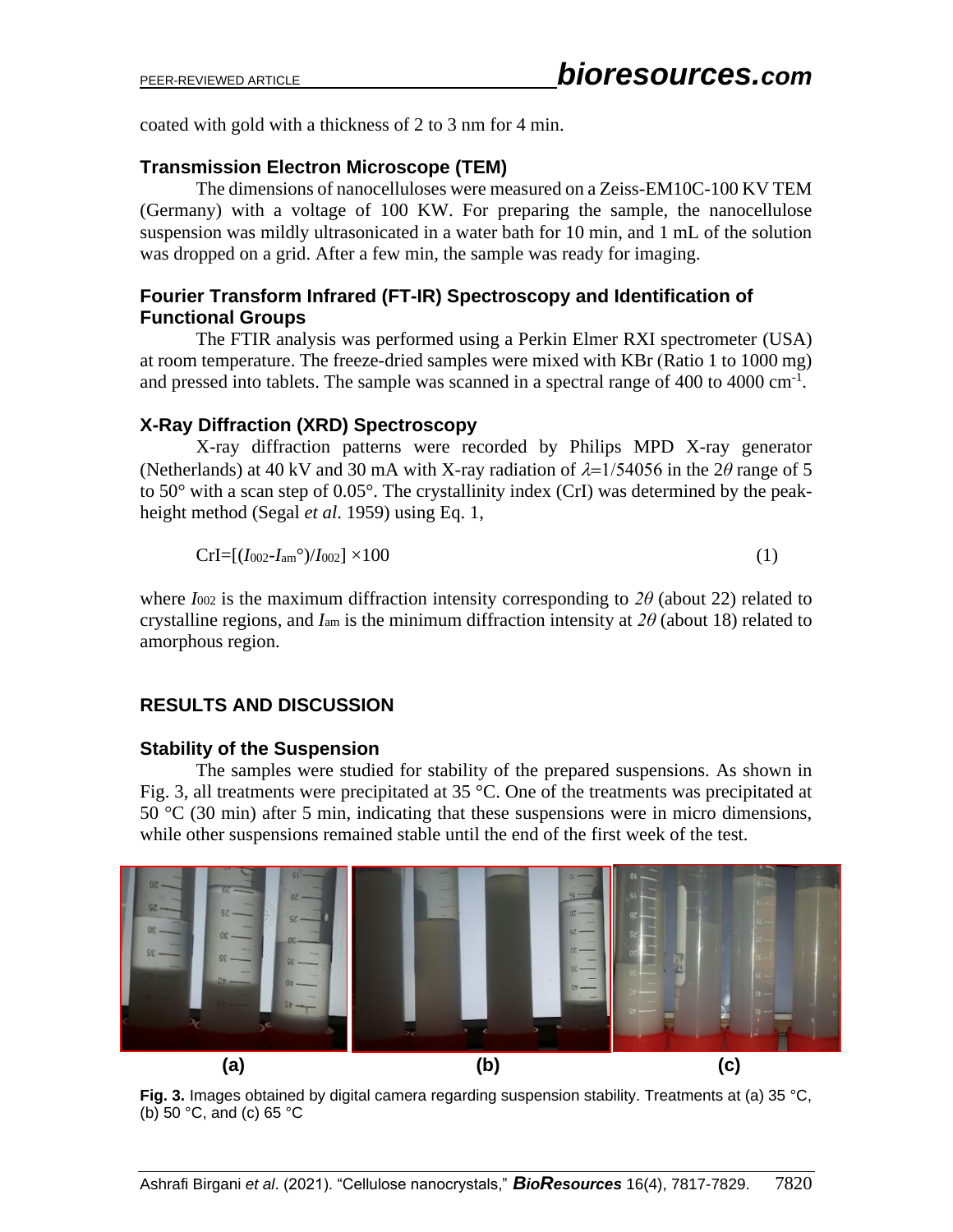The stability of nanofiber suspensions is attributed to factors such as high specific surface area of nanofibers and high irregular and random movement of nanofibers in excess volume. During acid hydrolysis, temperature is a very important factor influencing acid activity. For example, at low temperatures  $(35 \text{ °C})$ , mild acid activity occurs on cellulose chains. At the right temperature and time, the acid destroys amorphous regions of the cellulose chains, which are removed, causing formation of more crystals in the cellulose chains, as well as greater stability of the suspension. To select a treatment with stable suspension to produce nanocellulose, FE-SEM and FTIR analyses were performed.

#### **Scanning Electron Microscope**

In order to evaluate the size of nanocellulose produced in different samples and select the optimal conditions, electron microscopy was used. The FESEM images are shown in Fig. 2. The average length of nanocellulose was equal to 21.31, 13.82, 16.58, 17.64, 17.65, and 19.11 nm for the treatments studied under following conditions: 50 °C and 60 min, 50 °C and 90 min, 50 °C and 120 min, 30 °C and 65 min, 60 °C and 65 min, 90 °C and 65 min, and 120 °C and 65 min, respectively. The results showed that the sample obtained from 50 °C and 90 min were the smallest size.

#### **Transmission Electron Microscope (TEM)**

The TEM micrograph showed a very dilute suspension of nanocellulose from bleached soda bagasse. As shown in Fig. 4, nanocellulose particles accumulated in some places, while they were dispersed in the others. The particles were of fibrillar shape.

#### **FT-IR Spectroscopy and Identification of Functional Groups**

The FTIR spectra of different treatments are shown in Figs. 5 and 6. All samples exhibited a wide band in the range of  $3200$  to  $3500 \text{ cm}^{-1}$ , which is due to stretching vibration of O-H from OH groups of cellulose molecules (Khalil *et al*. 2001; Xu *et al*. 2005; Sain *et al*. 2006; Viera *et al*. 2007; Mandal and Chakrabarty 2011; Li *et al*. 2012; Lu and Hsieh 2012; Hokkanen *et al*. 2013; Rosli *et al*. 2013; Maiti *et al*. 2013; Kumar *et al*. 2014; Maryana *et al.* 2014; Li *et al*. 2014; Saelee *et al*. 2016; Almasian *et al*. 2016; Wulandari *et*  al. 2016; Lam *et al.* 2017). The peak at 2894 cm<sup>-1</sup> is attributed to stretching modes of C-H in methyl and methylene functional groups, representing the main functional groups of cellulose (Mandal and Chakrabarty 2011; Lam *et al*. 2017). This range was not observed for samples with temperature and time conditions of  $65^{\circ}$ C and  $60$ ,  $90$ , and  $120$  min, but it was observed for the other samples. The peak from 1649 to 1641 cm<sup>-1</sup> was also related to O-H vibration of the adsorbed water (Ramo *et al*. 2000; Alemdar and Sain 2008; Mandal and Chakrabarty 2011; Li *et al*. 2012; Hokkanen *et al*. 2013; Almasian *et al*. 2016; Wulandari *et al.* 2016). The peak at 1250 cm<sup>-1</sup> represents aryl groups in lignin, found only in the bleached soda bagasse pulp sample, but it was decreased in the other samples. The peak from 890 to 820 cm-1 is related to the vibration of COS and CS bond (Wei *et al*. 2014; Niu *et al*. 2017).

The results showed that carboxyl groups and sulfate esters were present in all samples. The slight increase of the adsorbing band at  $1108$  to  $1100 \text{ cm}^{-1}$ , attributed to sulfate, supported the possibility of sulfate ester formation (Wei *et al*. 2014). Moreover, one peak at 894 cm<sup>-1</sup> is attributed to glycoside CH deformation by ring vibration and O-H bending, which is related to b-glycoside bonds between anhydro-glucose units in cellulose (Nelson and O'Connor 1964; Alemdar and Sain 2008; Mandal and Chakrabarty 2011; Wulandari *et al*. 2016). This peak was seen only in the bleached soda bagasse pulp sample.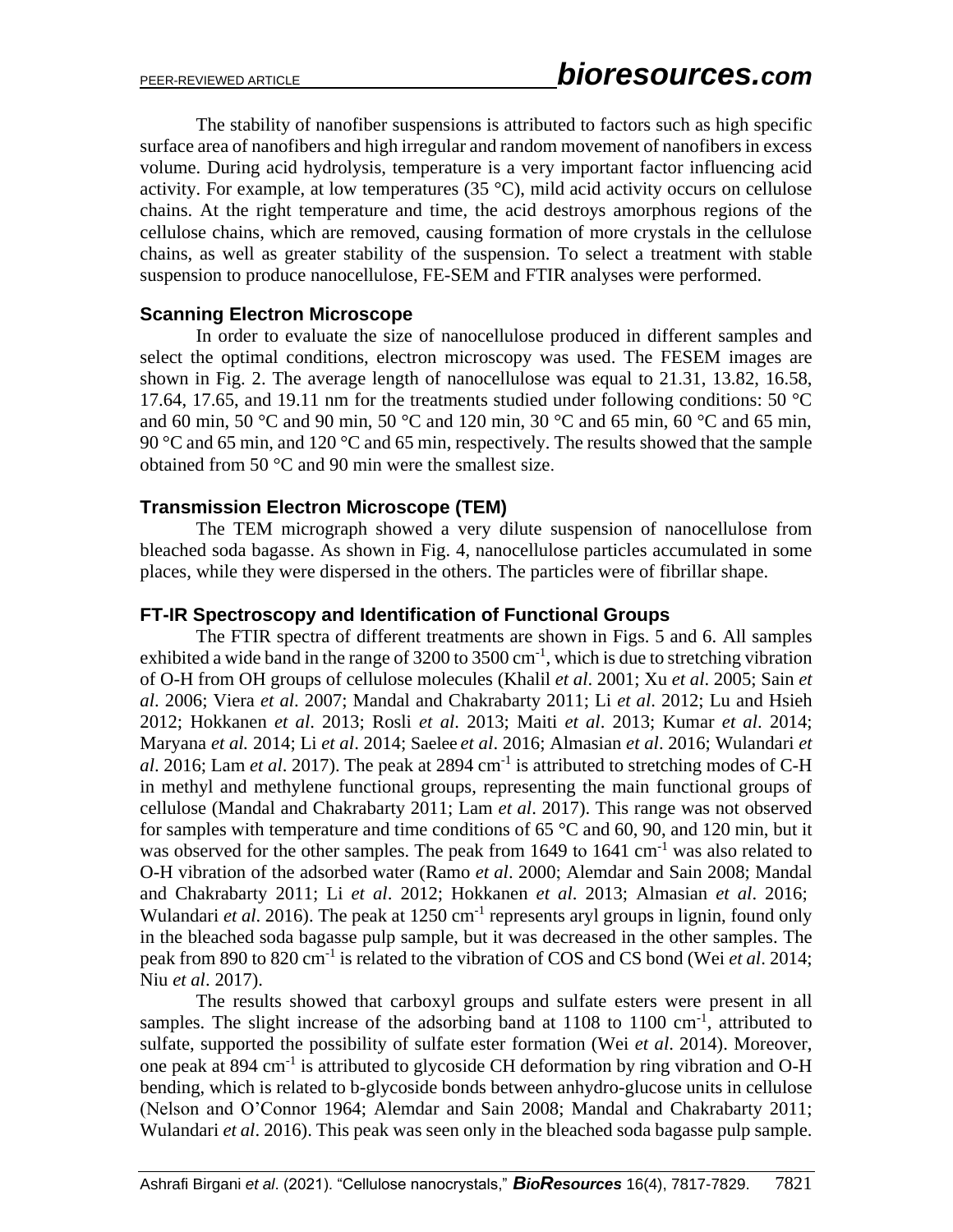# PEER-REVIEWED ARTICLE *bioresources.com*



**Fig. 4.** Images obtained by FE-SEM of produce nanocellulose for different temperatures and time period at (A) 50 °C and 60 min, (B) 50 °C and 90 min, (C) 50 °C and 120 min, (D) 65 °C and 30 min, (E) 65 °C and 60 min, (F) 65 °C and 90 min, (G) 65 °C and 120 min, and (H) TEM image of the produced nanocelluloses at 50 ˚C and 90 min

The peak intensity was decreased to  $894 \text{ cm}^{-1}$  by increasing hydrolysis time, indicating that the glycosidic bond had been broken and more OH groups had been released (Niu *et al.* 2017). The peak at 1054 cm<sup>-1</sup> associated with tensile vibration of C-O-C bond and glycoside bridge (Mandal and Chakrabarty 2011) was observed only in the bleached soda bagasse pulp due to hydrolysis and gradual reduction of molecular weight in the other samples. The band at 1730 cm<sup>-1</sup> was related to  $C=O$  stretching vibration for ester and acetyl linkage in hemicellulose or lignin (Nelson and O'Connor 1964; Alemdar and Sain 2008; Mandal and Chakrabarty 2011; Li *et al*. 2014; Wulandari *et al*. 2016; Lam *et al*. 2017). The peaks from 1602 to 1604 and 1505 to 1511  $\text{cm}^{-1}$  are attributed to C=C stretching vibration of aromatic ring in lignin (Kumar *et al*. 2014), and tension is related to the band at 1245 cm<sup>-1</sup> resulting from C-O stretching vibration of aryl group in lignin (Mandal and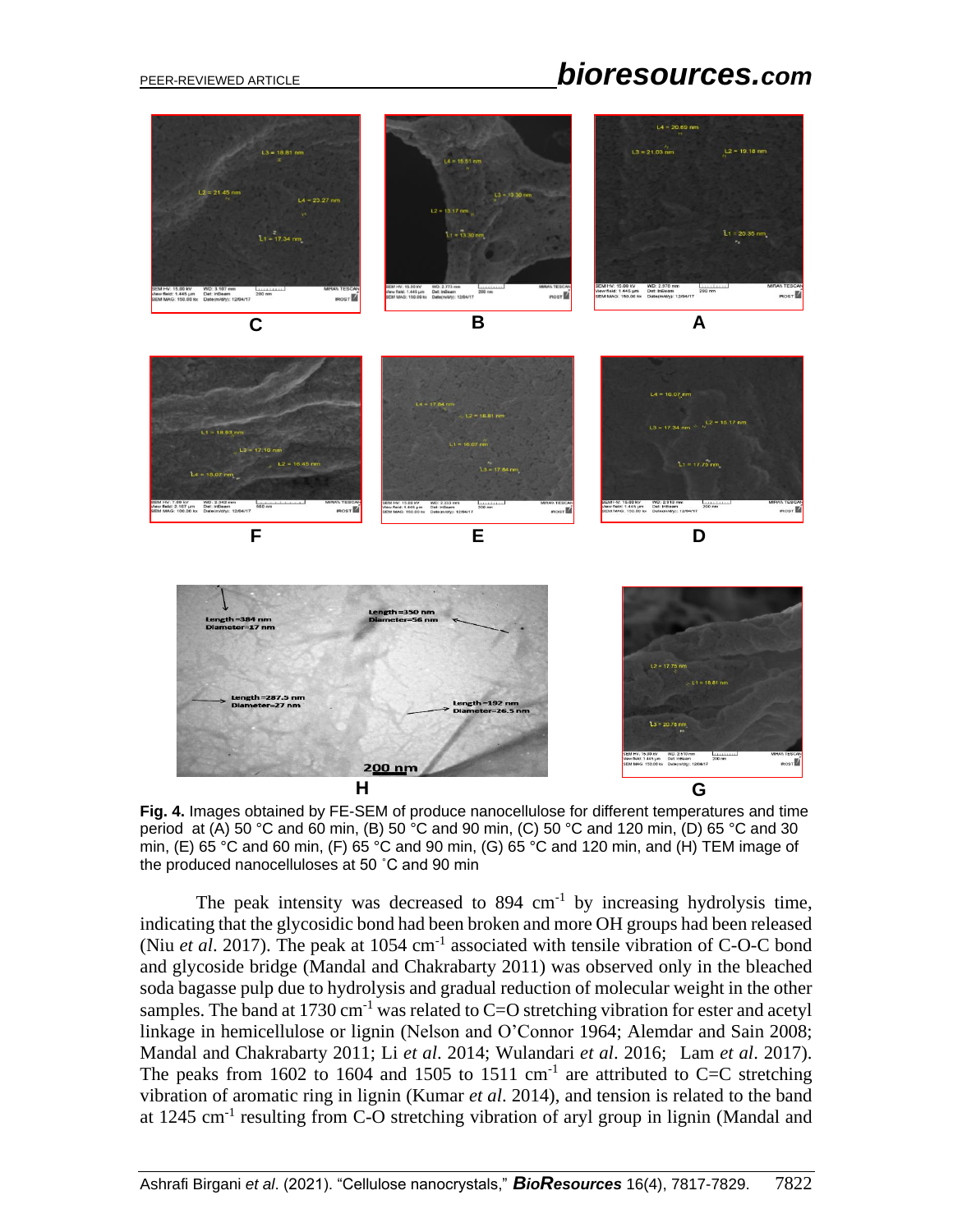Chakrabarty 2011; Rosli *et al*. 2013; Saelee *et al*. 2016). None of these groups were found in the FTIR spectrum of the studied cellulose fibers, confirming the removal of lignin. According to the results of FE-SEM and FTIR, a sample studied at 50 °C and 90 min was selected to determine crystallinity and capture TEM images.



**Fig. 5.** FTIR spectra of the bleached soda bagasse pulp and alkaline hydrolysis-subjected pulp, and acid hydrolysis-subjected pulp at 50 ˚C and 30 min, 60 min, 90 min and 120 min



**Fig. 6.** FTIR spectra bleached soda bagasse pulp and alkaline hydrolysis-subjected pulp

## **X-ray Diffraction Spectroscopy**

XRD microscopic images of the hydrolyzed pulp and produced nanocellulose are shown in Fig. 7. With the increase in amount of non-cellulosic polysaccharides and dissolution of amorphous regions, more orientation occurs along a specific axis (Mandal and Chakrabarty 2011). Both diffraction diagrams showed two well-defined peaks at  $\mathcal{O}_2$ =18 and  $\mathcal{O}_2$ =22. Diffraction pattern related to the hydrolyzed pulp and produced nanocellulose was almost identical and similar to previous results (Mandal and Chakrabarty 2011; Guilherme *et al.* 2015; Wulandari *et al*. 2016; Niu *et al*. 2017). The crystallization index of the hydrolyzed pulp and produced nanocellulose was obtained as 53% and 61%, respectively. The increased degree of crystallinity was attributed to removal of hemicelluloses and lignin.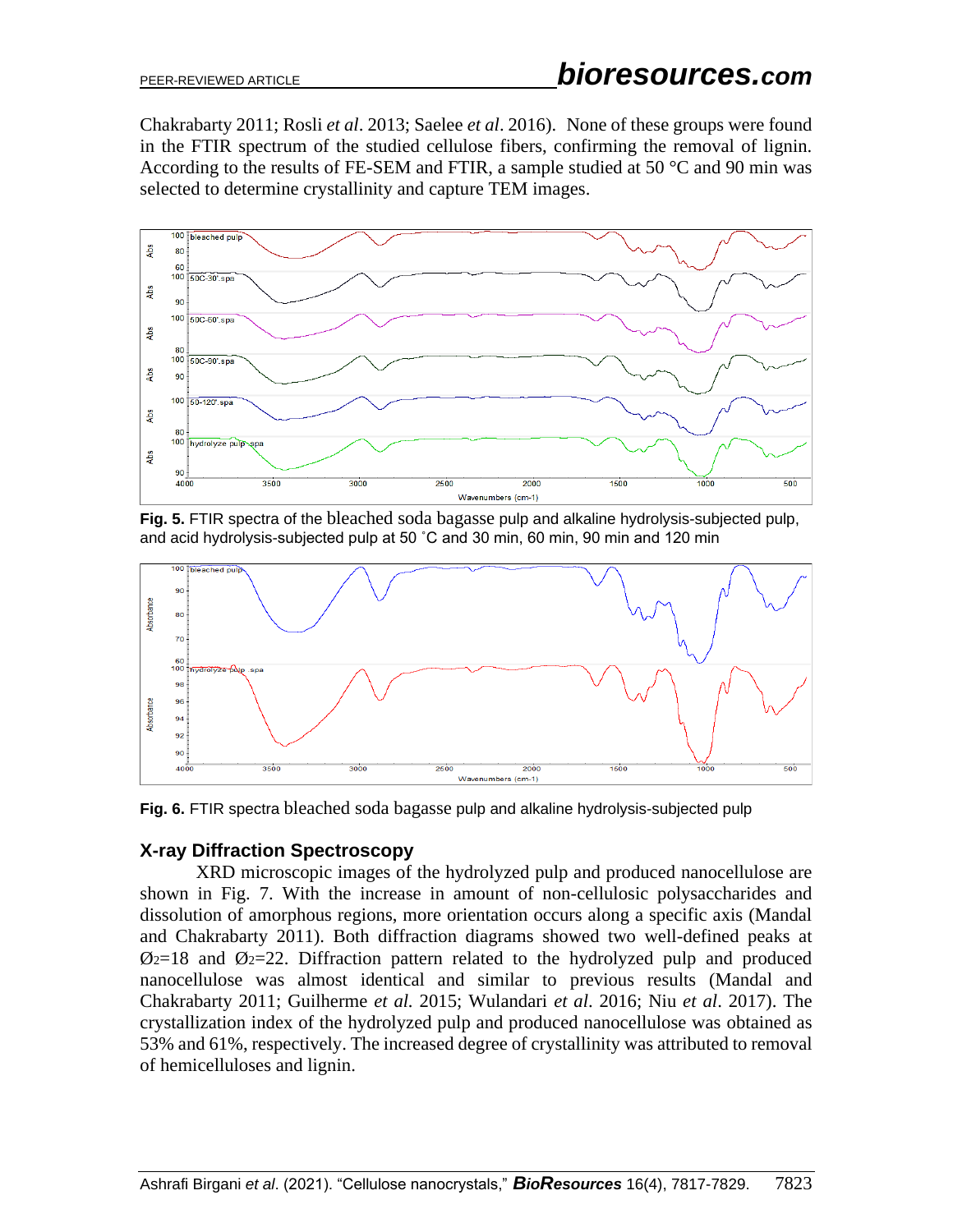

**Fig. 7.** XRD diagram of the hydrolyzed pulp (a) and produced nanocellulose (b)

## **CONCLUSIONS**

- 1. The crystallization index of the hydrolyzed pulp and produced nanocellulose was 53% and 67%, respectively. The increased crystallinity is attributed to the removal of hemicelluloses and lignin. Relatively high crystalline degree of nanocellulose produced from bagasse makes it very promising in new industrial applications, for example, as a reinforcer in matrix of polymers produced by various industries.
- 2. Based on the results of TEM analysis, nanocellulose had a fibrillar shape. Nanocellulose particles accumulated in some places but were dispersed in others.
- 3. FTIR analysis showed the absence of bands in the ranges of  $1725$  to  $1730 \text{ cm}^{-1}$ ,  $1602$ to 1604 cm<sup>-1</sup>, and 1511 to 1505 cm<sup>-1</sup>, indicating the removal of lignin and hemicellulose from the suspension.
- 4. At higher temperatures and at right time, the acid destroys amorphous regions of the cellulose chains. Destruction and removal of these regions causes crystallization of the cellulose chains as well as stability of the suspension.

## **REFERENCES CITED**

- Almasian, A., Chizari Fard, Gh., Parvinzadeh Gashti, M., Mirjalili, M., and Mokhtari Shourijeh, Z. (2016). "Surface modification of electrospun PAN nanofibers by amine compounds for adsorption of anionic dyes," *Desalination and Water Treatment* 57(12), 10333-10348. DOI: [10.1080/19443994.2015.1041161](https://doi.org/10.1080/19443994.2015.1041161)
- Alemdar, A., and Sain, M. (2008). "Isolation and characterization of nanofibers from agricultural residues: Wheat straw and soy hulls," *Bioresource Technol.* 99(6), 1664- 1671. DOI: [10.1016/j.biortech.2007.04.029](https://doi.org/10.1016/j.biortech.2007.04.029)
- Börjesson, M., and Gunnar, W. (2015). "Crystalline nanocellulose Preparation, modification, and properties," *Cellulose - Fundamental Aspects and Current Trends*, Matheus Poletto and Heitor Luiz Ornaghi Junior, IntechOpen, 159-191.DOI: 10.5772/61899. Available from: https://www.intechopen.com/chapters/49666
- Dufresne, A. (2013). "From nature to high performance tailored materials," in: *Textbook of Nanocellulose*, De Gruyter, Berlin. DOI:10.1515/9783110254600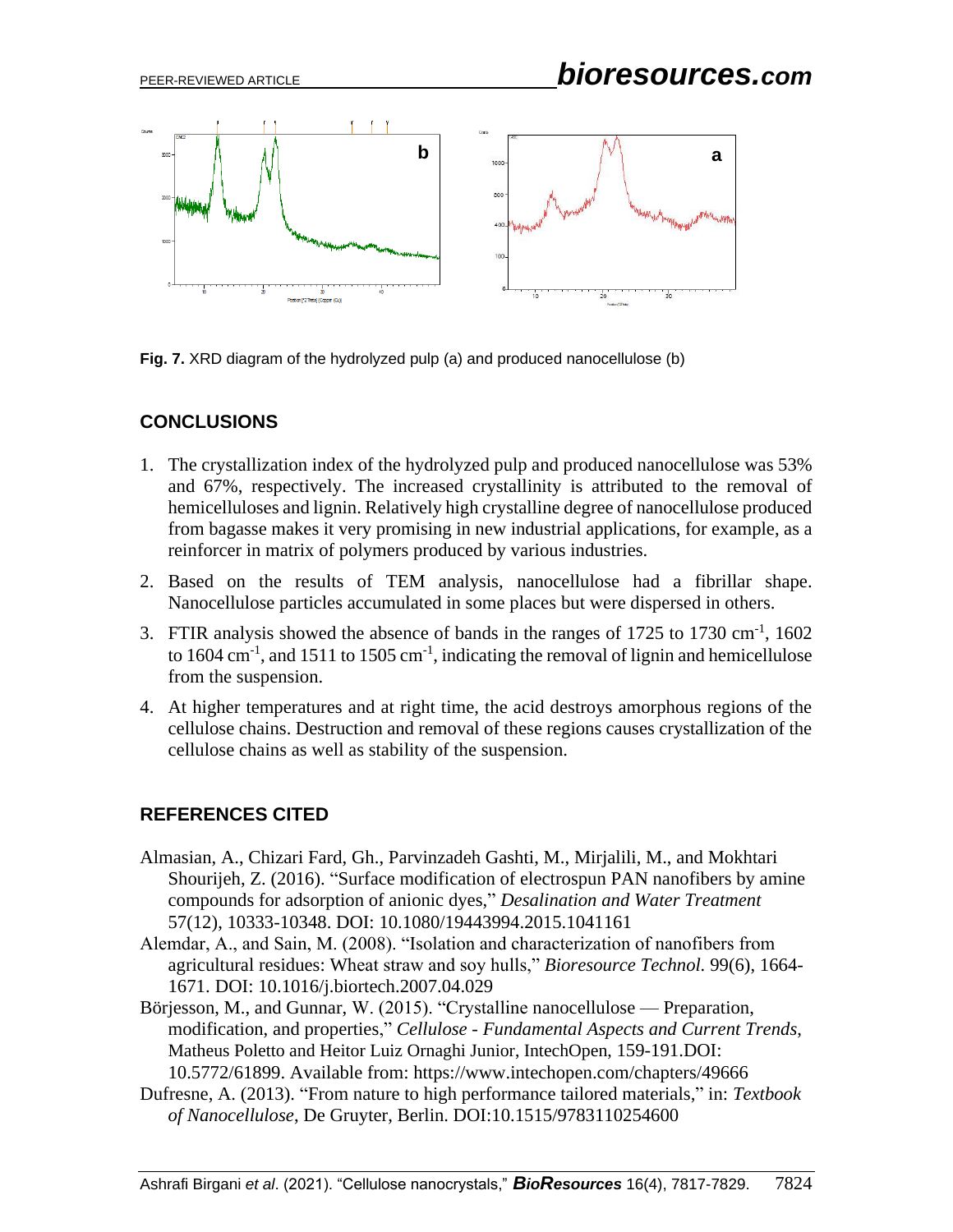- Faruk, O., Bledzki, A, K., Fink, H.-P., and Sain, M. (2012). "Biocomposites reinforced with natural fibers: 2000-2010," *Progress in Polymer Science* 37 (11), 1552-1596. DOI: 10.1016/j.progpolymsci.2012.04.003
- Foster, E. J, Moon, R. J., Agarwal, U., Bortner, M. J., Camarero-Espinosa, S., Chan, K. J., Clift, M. J. D., Cranston, E. D., Eichhorn, S. J., Fox, D. M., *et al*. (2018). "Current characterization methods for cellulose nanomaterials," *Chemical Society Reviews* 47(8), 2609-2679. DOI: 10.1039/C6CS00895J
- Gama, M., Gatenholm, P., and Klemm, D. (2012). *Bacterial Nanocellulose: A* *Sophisticated Multifunctional Material*, CRC Press. DOI[:10.1201/B12936](https://doi.org/10.1201/B12936)
- Guilherme, A. A, Dantas, P. V. F., Santos, E. S., Fernandes, F. A. N., and Macedo1, G. R. (2015). "Evaluation of composition, characterization and enzymatic hydrolysis of pretreated sugar cane bagasse," *Brazilian Journal of Chemical Engineering* 32(01), 23-33. DOI: 10.1590/0104-6632.20150321s00003146
- Habibi, Y., Lucia, L. A., and Rojas, O. J. (2010). "Cellulose nanocrystals: Chemistry, self-assembly, and applications," *Chem. Rev.* 110(6), 3479-3500. DOI: [10.1021/cr900339w](https://doi.org/10.1021/cr900339w)
- He, X., Deng, H., and Hwang, H. (2019). "The current application of nanotechnology in food and agriculture," *Journal of Food and Drug Analysis* 27(1), 1-21. DOI: 10.1016/j.jfda.2018.12.002
- Henriksson, M., and Berglund, L. A. (2007). "Structure and properties of cellulose nanocomposite films containing melamine formaldehyde," *Journal of Applied Polymer Science* 106 (4), 2817-2824. DOI: 10.1002/app.26946
- Hokkanen, S. Repo, E., and Sillanpää M. (2013). "Removal of heavy metals from aqueous solutions by succinic anhydride modified mercerized nanocellulose," *Chemical Engineering Journal* 223, 40-47. DOI: 10.1016/j.cej.2013.02.054
- Hussin, M. H., Trache, D., Chuin, C. T. H., Fazita, M. N., Haafiz, M. M., and Hossain, M. S. (2019). "Extraction of cellulose nanofibers and their eco-friendly polymer composites," *in Sustainable Polymer Composites and Nanocomposites*, S. Thomas, R. K. Mishra, and A. M. Asiri (eds.), Springer, pp. 653-691. DOI: 10.1007/978-3-030- 05399-4\_23
- Jin, L., Wei, Y., Xu, Q., Yao, W., and Cheng, Z. (2014). "Cellulose nanofibers prepared from TEMPO-oxidation of kraft pulp and its flocculation effect on kaolin clay," *Journal of Applied Polymer Science* 131(12), 8-11. DOI: 10.1002/app.40450
- Kargarzadeh, H., Mariano, M., Huang, J., Lin, N., Ahmad, I., Dufresne, A., and Thomas, S. (2017). "Recent developments on nanocellulose reinforced polymer nanocomposites: A review," *Polymer* 132(6), 368-393. DOI: 10.1016/j.polymer.2017.09.043
- Khalil, H., Ismail, H., Rozman, H., and Ahmad, M. (2001). "The effect of acetylation on interfacial shear strength between plant fibres and various matrices," *European Polymer Journal* 37, 1037-1045. DOI: 10.1016/S0014-3057(00)00199-3
- Klemm, D., Kramer, F., Moritz, S., Lindstrom, T., Ankerfors, M., Gray, D., and Dorris, A. (2011). "Nanocelluloses: A new family of nature-based materials," *[Angewandte](https://onlinelibrary.wiley.com/journal/15213773)  [Chemie International Edition](https://onlinelibrary.wiley.com/journal/15213773)* 50(24), 5438-5466. DOI:10.1002/anie.201001273
- Klemm, D., Durand, H., Zeno, E., Balsollier, C., Watbled, B., Sillard , C., Fort, S., Baussanne, I., Belgacem , N., Lee, D., Hediger, S., Demeunynck, M., Bras, J., and Paepe, G. D. (2018). "Nanocellulose as a natural source for groundbreaking applications in materials science: Today's state," *Materials today* 27(7), 720-748. DOI:10.1016/j. mattod.2018.02.001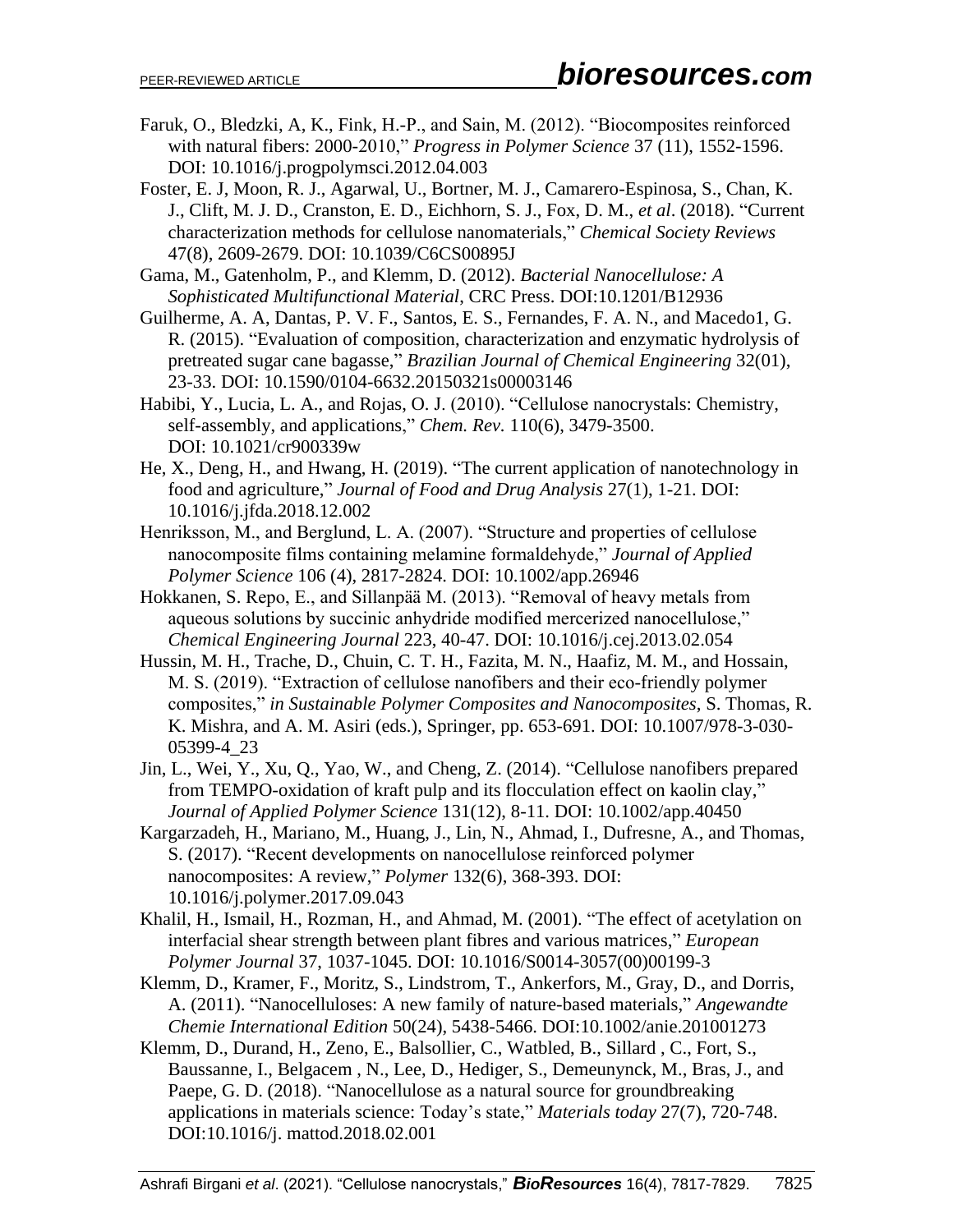- Köse, K., Mavlan, M., and Youngblood, J. P. (2020). "Applications and impact of nanocellulose based adsorbents," *Cellulose* 27, 2967-2990. DOI: 10.1007/s10570- 020- 03011-1
- Kumar, A., Negi, Y, S., Choudhary, V., Bhardwaj, N. K. (2014). "Characterization of cellulose nanocrystals produced by acid-hydrolysis from sugarcane bagasse as agrowaste," *Journal of Materials Physics and Chemistry* 2(1), 1-8. DOI:10.12691/jmpc-2- 1-1
- Kumar, A., Durand, H., Zeno, E., Balsollier, C., Watbled, B., Sillard, C., Fort, S., Baussanne, I., Belgacem, N., Lee, D., Hediger, S., Demeunynck, M., Bras, J., and Paepe, G. D. (2020). "The surface chemistry of a nanocellulose drug carrier unravelled by MAS-DNP," *Chemical Science* 11(15), 3868-3877. DOI: [10.1039/C9SC06312A](https://doi.org/10.1039/C9SC06312A)
- Lam, N, L., Chollakup, R., Smitthipong, W., Nimchua, T., and Sukyai1, P. (2017). "Characterization of cellulose nanocrystals extracted from sugarcane bagasse for potential biomedical materials," *Sugar Tech* 19(5), 539-552. DOI :10.1007/s12355- 016-0507-1
- Lavoine, N., Desloges, I., Dufresne, A., and Bras, J. (2012). "Microfibrillated celluloseits barrier properties and applications in cellulosic materials: A review," *Carbohydrate Polymers* 90(2), 735-764. DOI:10.1016/j. carbp ol.2012.05.026
- Li, J., Cha, R., Mou, K., Zhao, X., Long, K., Luo, H., *et al*. (2018). "Nanocellulose-based antibacterial materials," *Adv. Healthc. Mater* 7(20). DOI: 10.1002/adhm.201800334
- Li, J., Wei, X., Wang, Q., Chen, J., Chang, G., Kong, L., Su, J., and Liu, Y. (2012). "Homogeneous isolation of nanocellulose from sugarcane bagasse by high pressure homogenization," *Carbohydrate Polymers* 90(4), 1609-1613. DOI: 10.1016/j.carbpol.2012.07.038
- Lin, K. H., Enomae, T., and Chang, F. C. (2019). "Cellulose nanocrystal isolation from hardwood pulp using various hydrolysis conditions," *Molecules* 24(20),857-903. DOI: 10.3390/molecules24203724
- Li, M., Wang, L., Li, D., Cheng, Y., and Adhikari, B. (2014). "Preparation and characterization of cellulose nanofibers from de-pectinated sugar beet pulp," *Carbohydrate Polymers* 102, 136-143. DOI: 10.1016/j.carbpol.2013.11.021
- Lu, P., and Hsieh, Y. (2012). "Cellulose isolation and core–shell nanostructures of cellulose nanocrystals from chardonnay grape skins," *Carbohydrate Polymers* 87(4), 2546-2553. DOI[:10.1016/j.carbpol.2011.11.023](https://doi.org/10.1016/j.carbpol.2011.11.023)
- Moon, J. R., Martine, A., Nairn, J., Simonsen, J., and Youngblood, J. (2011). "Cellulose nanomaterials review: Structure, properties and nanocomposites," *Chemical Society Reviews* 40(7), 3941-3994. DOI:10.1039/ [C0CS00108B](https://doi.org/10.1039/C0CS00108B)
- Maiti, S., Jayaramudu, J., Das, K., Reddy, S. M., Sadiku, R., Ray, S. S., and Liu, D. (2013). "Preparation and characterization of nano-cellulose with new shape from different precursor," *Carbohydrate Polymers* 98(1), 562-567. DOI: [10.1016/j.carbpol.2013.06.029](https://doi.org/10.1016/j.carbpol.2013.06.029)
- Mandal, A., and Chakrabarty, D. (2011). "Isolation of nanocellulose from waste sugarcane bagasse (SCB) and its characterization," *Carbohydrate Polymers* 86(3), 1291-1299. DOI: 10.1016/j.carbpol.2011.06.030
- Maryana, R., Marifatun, D., Wheni, A. I., Satriyo, K.W., and Rizal, W. A. (2014). "Alkaline pretreatment on sugarcane bagasse for bioethanol production," *Energy Procedia* 47, 250-254. DOI: [10.1016/j.egypro.2014.01.221](https://doi.org/10.1016/j.egypro.2014.01.221)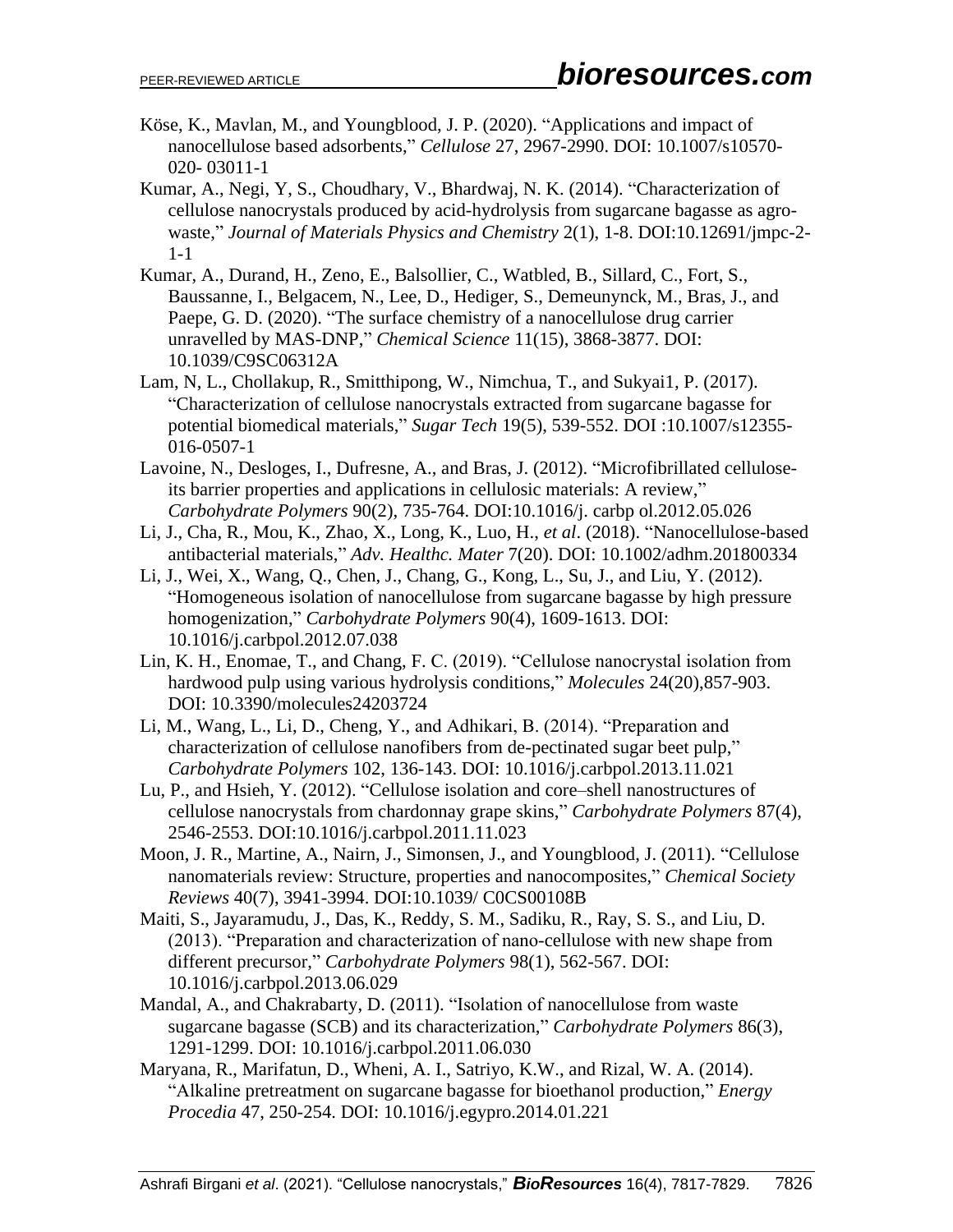- Millar, G. J., Rochester, C. H., and Waugh, K. C. (1995). "An FTIR study of the adsorption of formic acid and formaldehyde on potassium-promoted Cu/SiO<sup>2</sup> catalysts," *Journal of Catalysis* 155(1), 52-58. DOI: 10.1006/jcat.1995.1187
- Nandi, S., and Guha, P. (2018). "A review on preparation and properties of cellulose nanocrystal-incorporated natural biopolymer," *Journal of Package Technology and Research* 2, 149-166. DOI :10.1007/s41783-018-0036-3
- Nelson, M., and O'Connor, R. (1964). "Relation of certain infrared bands to cellulose crystallinity and crystal lattice type. Part II. A new infrared ratio for estimation of crystallinity in celluloses I and II," *[Journal of Applied Polymer Science](https://onlinelibrary.wiley.com/journal/10974628)* 8(3),1325- 1341. DOI[:10.1002/app.1964.070080323](https://doi.org/10.1002/app.1964.070080323)
- Niu, F., Li, M., Huang, Q., Zhang, X., Pan, W., Yang, J., and Li, J. (2017). "The characteristic and dispersion stability of nanocellulose produced by mixed acid hydrolysis and ultrasonic assistance," *Carbohydrate Polymers* 165, 197-204. DOI: 10.1016/j.carbpol.2017.02.048
- O'Connell, D. W., Birkinshaw, C., and O'Dwyer T., F. (2008). "Heavy metal adsorbents prepared from the modification of cellulose: A review," *Bioresource Technology* 99, 6709-6724. DOI: [10.1016/j.biortech.2008.01.036](https://doi.org/10.1016/j.biortech.2008.01.036)
- Pennells, J., Godwin, I. D., Amiralian, N., and Martin, D. J. (2020). "Trends in the production of cellulose nanofibers from non-wood sources," *Cellulose* 27, 575-593. DOI: 10.1007/s10570-019-02828-9
- Phanthong, P., Reubroycharoen, P., Hao, X., Xu, G., Abudula, A., and Guan, G. (2018). "Nanocellulose: Extraction and application," *Carbon Resources Conversion*. 1(1), 32- 43. DOI: 10.1016/j.crcon.2018.05.004
- Pires, J. R., Souza, V. G., and Fernando, A. L. (2019). "Valorization of energy crops as a source for nanocellulose production–current knowledge and future prospects," *Industrial Crops Products* 140, 111642. DOI: 10.1016/j.indcrop.2019.111642
- Postek, M., Moon, R., Rudie, A., and Bilodeau, M. (2013). *Production and Applications of Cellulose Nanomaterials*, TAPPI Press*.*
- Ramo, J., Sillanpaa, M., Orama, M., Vickackaite, V., and Niinisto, L. (2000). "Chelating ability and solubility of DTPA, EDTA and b-ADA in alkaline hydrogen peroxide environment," *[Journal of Pulp and Paper Science](https://www.tib.eu/en/search?tx_tibsearch_search%5Baction%5D=search&tx_tibsearch_search%5Bcontroller%5D=Search&tx_tibsearch_search%5Bquery%5D=title%3A%22Journal%20of%20pulp%20and%20paper%20science%20%3A%20JPPS%22&cHash=b73da8b87583f4b1865a75623f648b28)* 26(4), 125-131.
- Ribeiro, R. S. A., Pohlmann, B. C., Calado, V., Bojorge, N., and Pereira Jr, N. (2019). "Production of nanocellulose by enzymatic hydrolysis: Trends and challenges," *Engineering in Life Sciences* 19, 279-291. DOI: 10.1002/elsc.201800158
- Rosli, N., Ahmad, I. and Abdula, I. (2013). "Isolation and characterization of cellulose nanocrystals from *Agave angustifolia* fibre," *BioResources* 8(2), 1893-1908.
- Saelee, K., Yingkamhaeng, N., Nimchua, T., and Sukyai, P. (2016). "An environmentallyfriendly xylanase-assisted pretreatment for cellulose nanofibrils isolation from sugarcane bagasse by high-pressure homogenization," *Industrial Crops and Products* 82, 149-160. DOI :10.1016/j. indcrop.2015.11.064
- Salimi, S., Sotudeh-Gharebagh, R., Zarghami, R., Chan, S. Y., and Yuen, K. H. (2019). "Production of nanocellulose and its applications in drug delivery: A critical review," *ACS Publications* 7, 15800-15827. DOI: 10.1021/acssuschemeng.9b02744
- Sain, M., and Oksman, K. (2006). "Introduction to cellulose nanocomposites," *Cellulose Nanocomposites: Processing, Characterization and Properties* 938, 2-8. Downloaded via 91.133.215.175 on August 22, 2021 at 18:14:28 (UTC). See https://pubs.acs.org/sharingguidelines for options on how to legitimately share published articles.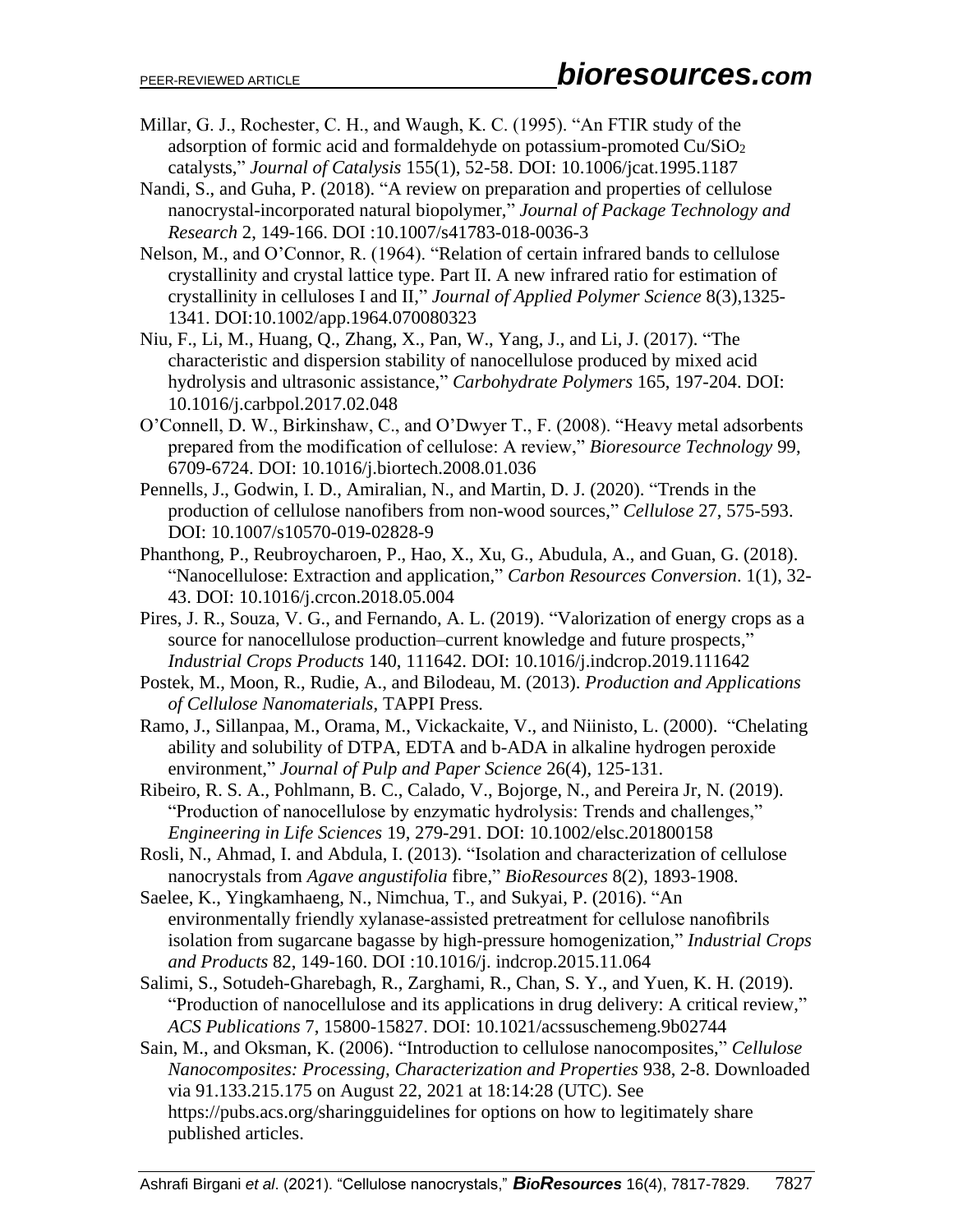- Santos, S., Carbajo, J, M., Go´mez, N., and Ladero, M. (2017). "Paper reinforcing by in situ growth of bacterial cellulose," *Journal of Materials Science* 52(10). DOI:10.1007/s10853-017-0824-0
- Segal, L., Greely, J, J., Martin, A, E., and Conrad, C. M. (1959). "An empirical method for estimating the degree of crystallinity of native cellulose using X-ray diffractometer," *Textile Research Journal* 29(10), 786-794. DOI :10.1177/004051755902901003
- Siro, I., and Plackett, D. (2010). "Microfibrillated cellulose and new nanocomposite materials: A review," *Cellulose* 17(3), 459-494.
- Siqueira, G., Bras, J., and Dufresne, A. (2010). "*Luffa cylindrica* as a lignocellulosic source of fiber, microfibrillated cellulose, and cellulose nanocrystals," *BioResources* 5(2), 727-740.
- Sugama, T. (1997). "Oxidized potato-starch films as primer coatings of aluminium," *Journal of Materials Science* 32(15), 3995-4003.
- Taipina, M. O. (2012). "Nanocrystals de cellulose: Obtenção, caracterização e modificação de superfície," *Repository from the State University of Campinas*, Brazil. https://repositorio.unicamp.br/handle/REPOS IP/248724.
- Tarchoun, A. F., Trache, D., and Klapötke, T. M. (2019a). "Microcrystalline cellulose from *Posidonia oceanica* brown algae: Extraction and characterization," *International Journal of Biological Macromolecules* 138, 837-845. DOI:10. 1016/j.ijbiomac.2019.07.176
- Tarchoun, A. F., Trache, D., Klapötke, T. M., Chelouche, S., Derradji, M., Bessa, W., and Mezroua, A. (2019b). "A promising energetic polymer from *Posidonia oceanica* brown algae: Synthesis, characterization, and kinetic modeling," *Macromolecular Chemistry and Physics* 220(22). DOI: 10.1002/macp.201900358
- Tarchoun, A. F., Trache, D., Klapötke, T. M., Derradji, M., and Bessa, W. (2019c). "Ecofriendly isolation and characterization of microcrystalline cellulose from giant reed using various acidic media," *Cellulose* 26, 7635-7651. DOI: 10.1007/s10570- 019-02672-x
- Trache, D., Hussin, M. H., Chuin, C. T. H., Sabar, S., Fazita, M. N., Taiwo, O. F., *et al.* (2016a). "Microcrystalline cellulose: Isolation, characterization and biocomposites application – A review," *International Journal of Biological Macromolecules* 93(Part A), 789-804. DOI: 10.1016/j.ijbiomac.2016.09.056
- Trache, D., Khimeche, K., Mezroua, A., and Benziane, M. (2016b). "Physicochemical properties of microcrystalline nitrocellulose from alfa grass fibres and its thermal stability," *Journal of Thermal Analysis and Calorimetry* 124, 1485-1496. DOI: 10.1007/s10973-016-5293-1
- Trache, D., Hussin, M. H., Haafiz, M. M., and Thakur, V. K. (2017). "Recent progress in cellulose nanocrystals: Sources and production," *Nanoscale* 9, 1763-1786. DOI:10.1039/C6NR09494E
- Trache, D., Tarchoun, A. F., Derradji, M., Mehelli, O., Hussin, M. H., and Bessa, W. (2020a). "Cellulose fibers and nanocrystals: Preparation, characterization and surface modification," in: *Textbook of Functionalized Nanomaterials I*, CRC Press, Boca Raton, FL. DOI:10.1201/9781351021623
- Trache, D., Tarchoun, A. F., Derradji, M., Hamidon, T. S., Masruchin, N., Brosse, N., and Hussin, M. H. (2020b). "Nanocellulose: From fundamentals to advanced applications," *Frontiers in Chemistry* 8*.* DOI: 10.3389/fchem.2020.00392